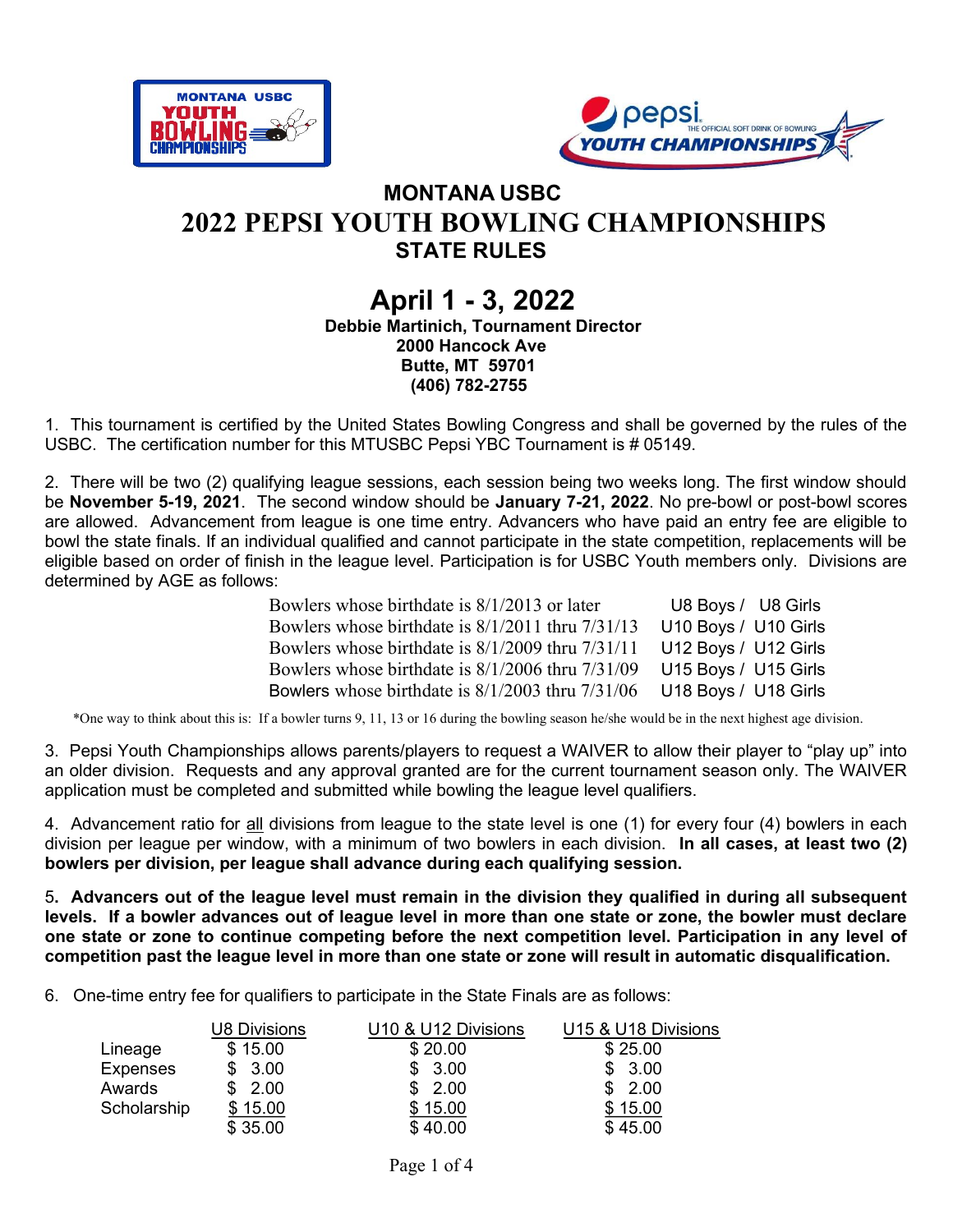7. ALL DIVISIONS will compete on a scratch score basis. No handicaps will be used at any level.

8. This year every State Final participant will be entered into the Handicap Event provided each participant's average can be verified. This event will use scratch scores posted during Saturday's qualifier AND the applicable handicap of 90% of 225 using the highest average (minimum 12 games) of Last Year or March 1, 2022. The top-5 scorers in each division with applicable handicap will receive scholarships. There is no additional cost however average verifications MUST accompany the entry form. Entries without average verifications will be rejected from this Handicap Event.

#### 9. STATE FINALS will be held in BUTTE April 1 - 3, 2022.

Bowlers in all divisions will compete at the same designated center throughout the State Finals at:

Star Lanes 4601 Harrison Ave Butte, MT 59701 406-494-3898

## Boys & Girls U8 Divisions

FORMAT: All bowlers in these divisions will bowl one three (3) game block on the same pair of lanes. Total pin fall will determine the top six (6) bowlers in each division to advance to the finals round on Sunday.

#### Qualifying SHIFT TIMES –

Local bowlers for all U8 Divisions  $-$  Friday, April 1<sup>st</sup>, 2022  $-$  6:00 PM

Both BOYS & GIRLS U8 Divisions - Saturday, April 2<sup>nd</sup>, 2022 - 8:00 AM

## U8 Top-6 Advancers both Boys & Girls FINALS: SUNDAY, April 3rd at 9:00 AM

Advancers must check in 20 minutes prior to the start of the finals round. SCORES WILL START FRESH. The top SIX (6) advancers from Saturday's qualifying shift will bowl three (3) games. At the end of the three games placing will be determined by total pin fall of the three games bowled. Any ties will be broken by a one (1) game roll-off. If a tie still exists at this point, the tie will be broken by a 9<sup>th</sup> & 10<sup>th</sup> frame roll-off.

# Boys & Girls U10 Divisions / Boys & Girls U12 Divisions

FORMAT: All bowlers in these divisions will bowl one four (4) game block on the same pair of lanes. Total pin fall will determine the top six (6) bowlers in each division to advance to the finals round on Sunday.

### Qualifying SHIFT TIMES –

Local bowlers for all U10 and U12 Divisions  $-$  Friday April 1<sup>st</sup>, 2022 at 6:00 PM

Both BOYS & GIRLS U10 Divisions - Saturday, April 2<sup>nd</sup> - 8:00 AM Both BOYS & GIRLS U12 Divisions- Saturday, April 2<sup>nd</sup> - 11:00 AM

## U10 Top-6 Advancers both Boys & Girls – FINALS: SUNDAY, April 3rd at 9:00 AM. U12 Top-6 Advancers both Boys & Girls – FINALS: SUNDAY, April 3rd at 11:30 AM.

Advancers must check in 20 minutes prior to the start of the finals round. SCORES WILL START FRESH. The top six (6) advancers in each division will bowl a match-game round robin, using the six-team schedule, followed by a position round, 1<sup>st</sup> bowling 2<sup>nd</sup>, 3<sup>rd</sup> bowling 4<sup>th</sup>, etc. Bonus pins will be awarded for match play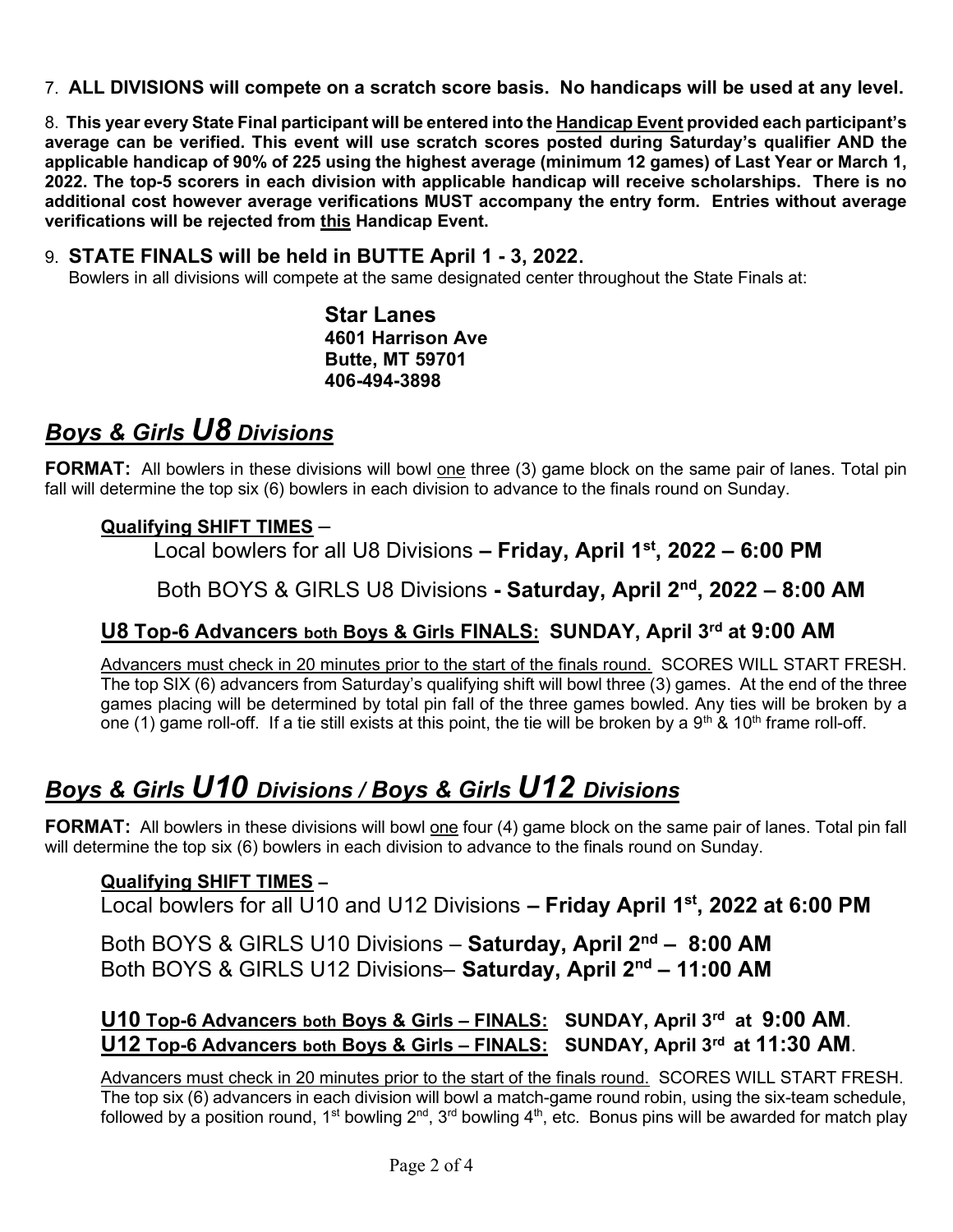and the position round as follows – 30 points for a win, 15 for a tie. Any ties, going into or at the end of the position round will be broken by a one (1) game roll-off with no bonus pins added. If a tie still exists at this point, the tie will be broken by a  $9<sup>th</sup>$  & 10<sup>th</sup> frame roll-off. Total pin fall plus bonus pins will determine placing.

# Boys & Girls U15 and U18

FORMAT: All bowlers in these divisions will bowl one six (6) game block moving a pair of lanes after 3 games. Total pin fall will determine the top six (6) bowlers in each division to advance to the finals round on Sunday.

### Qualifying SHIFT TIMES –

Girls U15 & Girls U18 Divisions - Saturday, April 2<sup>nd</sup> - 2:00 PM Boys U15 Division – Saturday, April 2nd – 5:00 PM Boys U18 Division – Saturday, April 2nd – 8:00 PM

U15 GIRLS Division Top-6 Advancers – FINALS: SUNDAY, April 3rd at 11:30 AM U15 BOYS Division Top-6 Advancers - FINALS: SUNDAY, April 3rd at 2:00 PM U18 Top-6 Advancers both BOYS & GIRLS - FINALS: SUNDAY, April 3rd at 2:00 PM.

Advancers must check in 20 minutes prior to the start of the finals round. SCORES WILL START FRESH. The top six (6) advancers in each division will bowl a match-game round robin, using the six-team schedule, followed by a position round, 1<sup>st</sup> bowling 2<sup>nd</sup>, 3<sup>rd</sup> bowling 4<sup>th</sup>, etc. Bonus pins will be awarded for match play and the position round as follows – 30 points for a win, 15 for a tie. Any ties, going into or at the end of the position round will be broken by a one (1) game roll-off with no bonus pins added. If a tie still exists at this point, the tie will be broken by a  $9<sup>th</sup>$  & 10<sup>th</sup> frame roll-off. Total pin fall plus bonus pins will determine placing.

10. For ALL DIVISIONS: any ties for  $6<sup>th</sup>$  place and alternates going into the Sunday finals will bowl a full-game rolloff on Sunday Morning at 8:00 AM. All scholarships will be awarded based on the amount of entries and any added money available. A plaque will be awarded to the champion in each division. All bowlers will receive a participation patch.

11. CHAMPIONS of the U12, U15, and U18 Divisions for both Girls and Boys will advance to the 2022 Junior Gold Championships in Grand Rapids, MI. USBC will waive the entry fee for these athletes. However, they must be USBC Junior Gold members to advance to the Junior Gold Championships. Bowlers without a current Junior Gold membership must purchase a Junior Gold membership prior to July 1. These athletes will compete for additional scholarships available to all athletes at the championships, as well as other prizes and awards. If U12, U15, and U18 Division Champions are unwilling or unable to become a Junior Gold member they will not advance to the Junior Gold Championships. However, the athlete will still retain the state/zone scholarship, but the berth to the Junior Gold Championships will be awarded to the next eligible athlete. Replacements will be selected based on the order of finish in their division at the state level.

If a bowler has already earned a berth into the Junior Gold Championships and wins either the U12, U15 or U18 division in in the Pepsi Youth Championships, they would receive any scholarship and/or stipend assigned to their finishing position. The spot into the Junior Gold Championships will go to the next eligible athlete in line by order of finishing position.

## 12. Entries with Fees in all divisions for the state finals must be postmarked on or before March 15, 2022.

There is an Entry Form for EACH Division. No refunds after entry deadline.